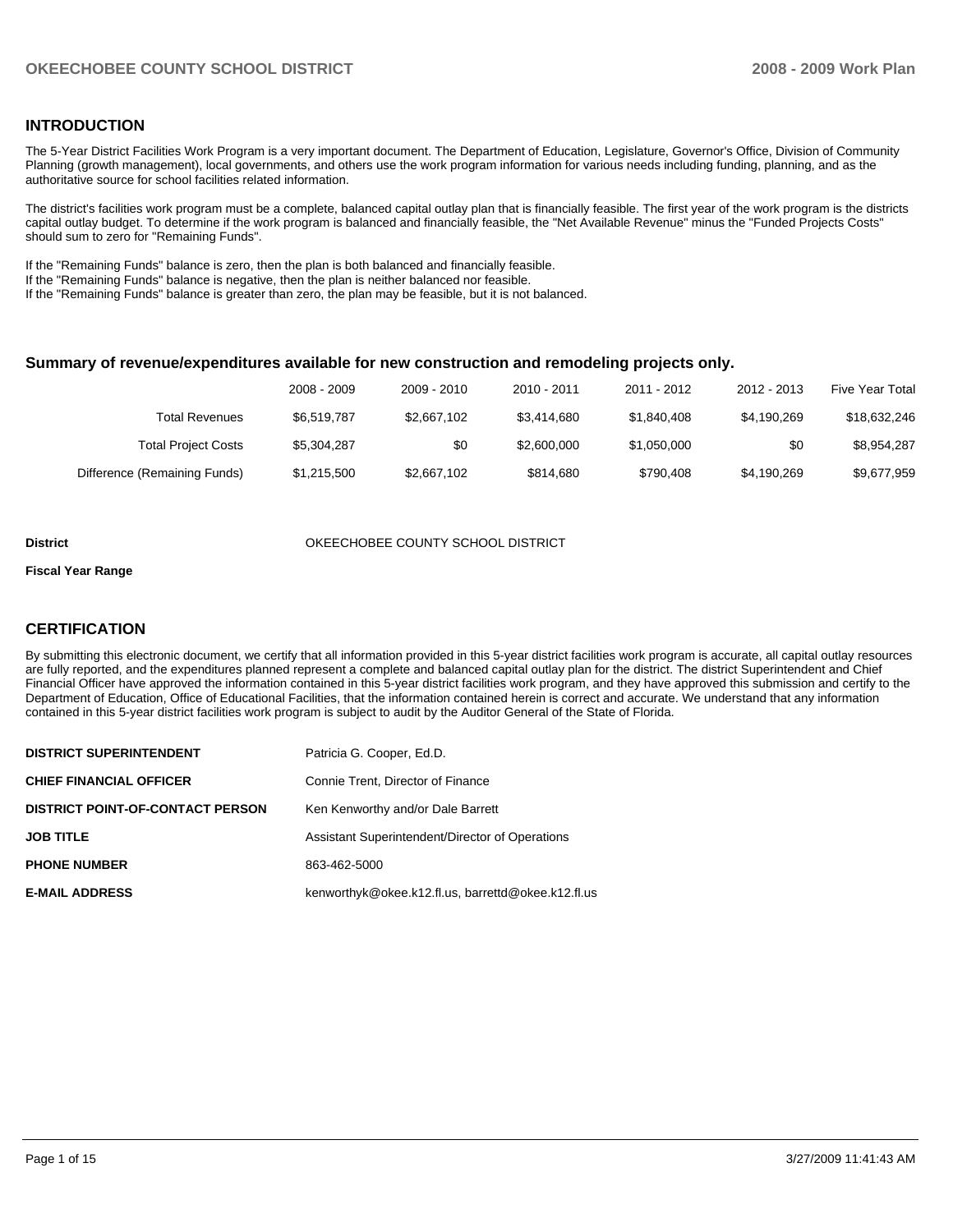# **Expenditures**

#### **Expenditure for Maintenance, Repair and Renovation from 2-Mills and PECO**

Annually, prior to the adoption of the district school budget, each school board must prepare a tentative district facilities work program that includes a schedule of major repair and renovation projects necessary to maintain the educational and ancillary facilities of the district.

|                                  | Item                                                                                                                                                                                                                                                        | 2008 - 2009<br><b>Actual Budget</b> | 2009 - 2010<br>Projected | 2010 - 2011<br>Projected | 2011 - 2012<br>Projected | 2012 - 2013<br>Projected | <b>Total</b> |  |  |  |  |
|----------------------------------|-------------------------------------------------------------------------------------------------------------------------------------------------------------------------------------------------------------------------------------------------------------|-------------------------------------|--------------------------|--------------------------|--------------------------|--------------------------|--------------|--|--|--|--|
| <b>HVAC</b>                      |                                                                                                                                                                                                                                                             | \$70,000                            | \$0                      | \$0                      | \$0 <sub>1</sub>         | \$0                      | \$70,000     |  |  |  |  |
| Locations:                       | OKEECHOBEE FRESHMAN CAMPUS                                                                                                                                                                                                                                  |                                     |                          |                          |                          |                          |              |  |  |  |  |
| Flooring                         |                                                                                                                                                                                                                                                             | \$0                                 | \$0                      | \$0                      | \$0                      | \$0                      | \$0          |  |  |  |  |
| Locations:                       | No Locations for this expenditure.                                                                                                                                                                                                                          |                                     |                          |                          |                          |                          |              |  |  |  |  |
| Roofing                          |                                                                                                                                                                                                                                                             | \$0                                 | \$0                      | \$0                      | \$0                      | \$0                      | \$0          |  |  |  |  |
| Locations:                       | No Locations for this expenditure.                                                                                                                                                                                                                          |                                     |                          |                          |                          |                          |              |  |  |  |  |
| Safety to Life                   |                                                                                                                                                                                                                                                             | \$250,000                           | \$0                      | \$0                      | \$0                      | \$0                      | \$250,000    |  |  |  |  |
| Locations:                       | CENTRAL ELEMENTARY, EVERGLADES ELEMENTARY, NEW ENDEAVOR HIGH SCHOOL, NORTH ELEMENTARY, OKEECHOBEE<br>FRESHMAN CAMPUS, OKEECHOBEE SENIOR HIGH, OKEECHOBEE SOUTH ELEMENTARY (NEW), OPERATIONS CENTER, OSCEOLA<br>MIDDLE, SEMINOLE ELEMENTARY, YEARLING MIDDLE |                                     |                          |                          |                          |                          |              |  |  |  |  |
| Fencing                          |                                                                                                                                                                                                                                                             | \$0                                 | \$0                      | \$0                      | \$0                      | \$0                      | \$0          |  |  |  |  |
| Locations:                       | No Locations for this expenditure.                                                                                                                                                                                                                          |                                     |                          |                          |                          |                          |              |  |  |  |  |
| Parking                          |                                                                                                                                                                                                                                                             | \$0                                 | \$0                      | \$0                      | \$0                      | \$0                      | \$0          |  |  |  |  |
| Locations:                       | No Locations for this expenditure.                                                                                                                                                                                                                          |                                     |                          |                          |                          |                          |              |  |  |  |  |
| Electrical                       |                                                                                                                                                                                                                                                             | \$0                                 | \$0                      | \$0                      | \$0                      | \$0                      | \$0          |  |  |  |  |
|                                  | Locations: No Locations for this expenditure.                                                                                                                                                                                                               |                                     |                          |                          |                          |                          |              |  |  |  |  |
| Fire Alarm                       |                                                                                                                                                                                                                                                             | \$0                                 | \$0                      | \$0                      | \$0                      | \$0                      | \$0          |  |  |  |  |
|                                  | Locations: No Locations for this expenditure.                                                                                                                                                                                                               |                                     |                          |                          |                          |                          |              |  |  |  |  |
| Telephone/Intercom System        |                                                                                                                                                                                                                                                             | \$0                                 | \$0                      | \$0                      | \$0                      | \$0                      | \$0          |  |  |  |  |
|                                  | Locations: No Locations for this expenditure.                                                                                                                                                                                                               |                                     |                          |                          |                          |                          |              |  |  |  |  |
| <b>Closed Circuit Television</b> |                                                                                                                                                                                                                                                             | \$0                                 | \$0                      | \$0                      | \$0 <sub>1</sub>         | \$0                      | \$0          |  |  |  |  |
|                                  | Locations: No Locations for this expenditure.                                                                                                                                                                                                               |                                     |                          |                          |                          |                          |              |  |  |  |  |
| Paint                            |                                                                                                                                                                                                                                                             | \$161,000                           | \$0                      | \$0                      | \$0                      | \$0                      | \$161,000    |  |  |  |  |
| Locations:                       | CENTRAL ELEMENTARY, EVERGLADES ELEMENTARY, NEW ENDEAVOR HIGH SCHOOL, NORTH ELEMENTARY, OKEECHOBEE<br>FRESHMAN CAMPUS, OKEECHOBEE SENIOR HIGH, OKEECHOBEE SOUTH ELEMENTARY (NEW), OPERATIONS CENTER, OSCEOLA<br>MIDDLE, SEMINOLE ELEMENTARY, YEARLING MIDDLE |                                     |                          |                          |                          |                          |              |  |  |  |  |
| Maintenance/Repair               |                                                                                                                                                                                                                                                             | \$4,335                             | \$0                      | \$0                      | \$0                      | \$0                      | \$4,335      |  |  |  |  |
|                                  | Locations: CENTRAL ELEMENTARY                                                                                                                                                                                                                               |                                     |                          |                          |                          |                          |              |  |  |  |  |
|                                  | <b>Sub Total:</b>                                                                                                                                                                                                                                           | \$485,335                           | \$0                      | \$0                      | \$0                      | \$0                      | \$485,335    |  |  |  |  |
|                                  |                                                                                                                                                                                                                                                             |                                     |                          |                          |                          |                          |              |  |  |  |  |

| IPECO.<br>Aaintenance F<br>: Expenditures<br>└─ | \$346.746<br>⊎∪⊤∪ | \$416.<br>.414 | \$557,311 | \$527,180 | \$525,340 | <b>CO 070.004</b><br>. .<br>DZ.31Z.99 |
|-------------------------------------------------|-------------------|----------------|-----------|-----------|-----------|---------------------------------------|
|-------------------------------------------------|-------------------|----------------|-----------|-----------|-----------|---------------------------------------|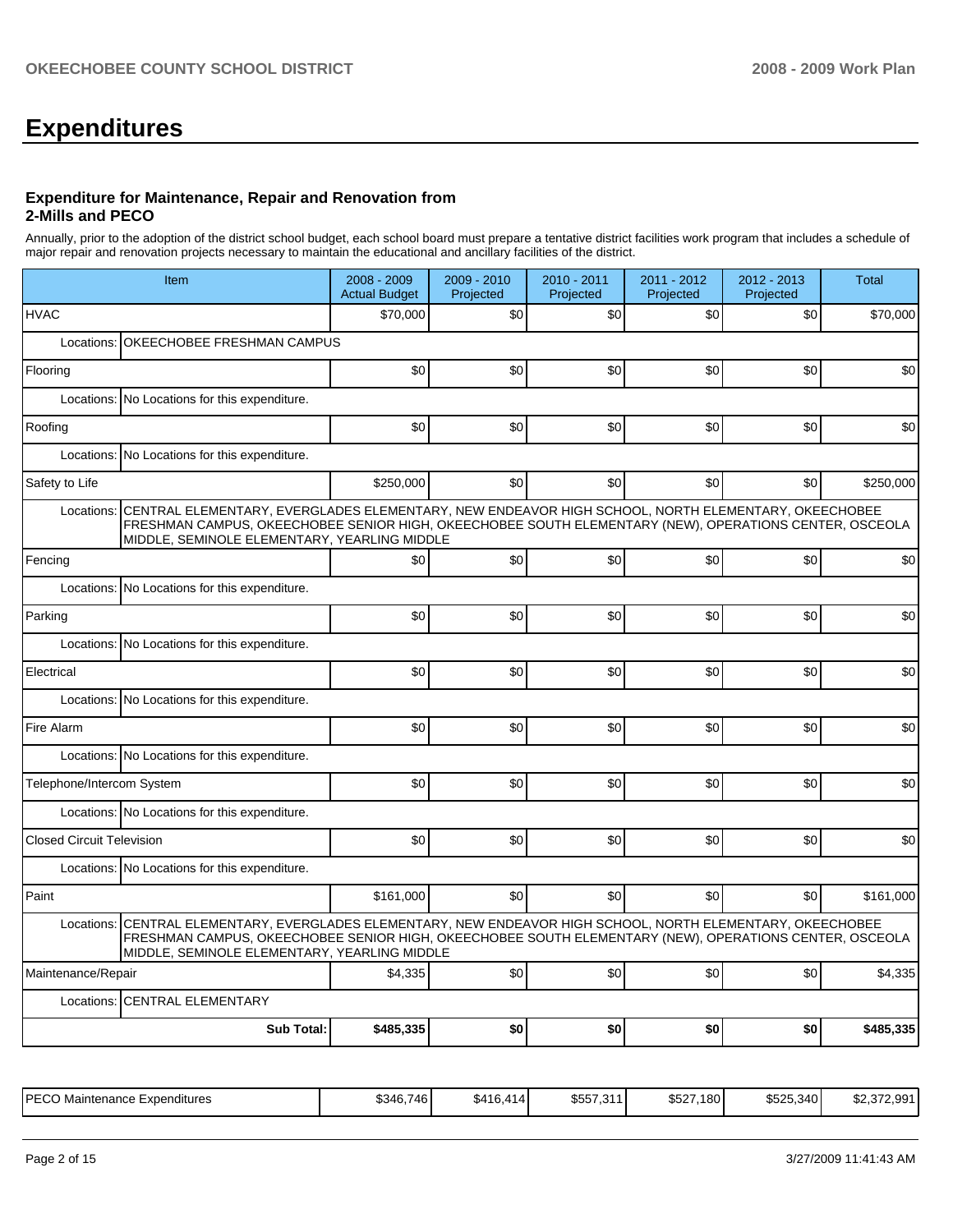| Two Mill Sub<br>Total: | \$138,589 | (S416.414) | (S557.311) | (\$527.<br>180 | (S525.340) | (\$1,887,656) |
|------------------------|-----------|------------|------------|----------------|------------|---------------|
|------------------------|-----------|------------|------------|----------------|------------|---------------|

No items have been specified.

| Total: | \$485.335 | <b>SO</b> | \$0 | \$0 | \$OI | AOP<br>22E<br>. |
|--------|-----------|-----------|-----|-----|------|-----------------|

## **Local Two Mill Expenditure For Maintenance, Repair and Renovation**

Anticipated expenditures expected from local funding sources over the years covered by the current work plan.

| Item                                                                   | 2008 - 2009<br><b>Actual Budget</b> | 2009 - 2010<br>Projected | 2010 - 2011<br>Projected | 2011 - 2012<br>Projected | 2012 - 2013<br>Projected | Total         |
|------------------------------------------------------------------------|-------------------------------------|--------------------------|--------------------------|--------------------------|--------------------------|---------------|
| Remaining Maint and Repair from 1.75 Mills                             | \$138,589                           | (\$416,414)              | (\$557,311)              | (\$527,180)              | (\$525,340)              | (\$1,887,656) |
| Maintenance/Repair Salaries                                            | \$0                                 | \$0                      | \$0                      | \$0                      | \$0                      | \$0           |
| <b>School Bus Purchases</b>                                            | \$620,000                           | \$675,000                | \$708,750                | \$744,187                | \$755,000                | \$3,502,937   |
| <b>Other Vehicle Purchases</b>                                         | \$35,000                            | \$75,000                 | \$80,000                 | \$80,000                 | \$80,000                 | \$350,000     |
| Capital Outlay Equipment                                               | \$42,000                            | \$50,000                 | \$50,000                 | \$50,000                 | \$0                      | \$192,000     |
| Rent/Lease Payments                                                    | \$0                                 | \$0                      | \$0                      | \$0                      | \$0                      | \$0           |
| <b>COP Debt Service</b>                                                | \$0                                 | \$0                      | \$0                      | \$0                      | \$0                      | \$0           |
| Rent/Lease Relocatables                                                | \$0                                 | \$0                      | \$0                      | \$0                      | \$0                      | \$0           |
| <b>Environmental Problems</b>                                          | \$0                                 | \$25,000                 | \$25,000                 | \$25,000                 | \$0                      | \$75,000      |
| s.1011.14 Debt Service                                                 | \$0                                 | \$0                      | \$0                      | \$0                      | \$0                      | \$0           |
| <b>Special Facilities Account</b>                                      | \$0                                 | \$0                      | \$0                      | \$0                      | \$0                      | \$0           |
| Telephone/Clock/Teknet Upgrades-4 Sites                                | \$365,560                           | \$0                      | \$0                      | \$0                      | \$0                      | \$365,560     |
| Roof Repair/Replacement                                                | \$100,000                           | \$100,000                | \$100,000                | \$100,000                | \$100,000                | \$500,000     |
| District-Wide Lighting Replacement                                     | \$150,000                           | \$300,000                | \$50,000                 | \$50,000                 | \$0                      | \$550,000     |
| <b>Flooring Replacements</b>                                           | \$240,000                           | \$200,000                | \$200,000                | \$200,000                | \$200,000                | \$1,040,000   |
| <b>Emergency Communications Countywide</b>                             | \$0                                 | \$100,000                | \$0                      | \$0                      | \$0                      | \$100,000     |
| District-Wide Security Fencing/Improvements                            | \$150,000                           | \$100,000                | \$100,000                | \$100,000                | \$100,000                | \$550,000     |
| District-Wide Playground Equipment/Improvements<br><b>Districtwide</b> | \$120,000                           | \$60,000                 | \$60,000                 | \$60,000                 | \$60,000                 | \$360,000     |
| <b>Restroom Construction OFC</b>                                       | \$44,000                            | \$0                      | \$0                      | \$0                      | \$0                      | \$44,000      |
| Agri Barn Construction OHS                                             | \$275,000                           | \$0                      | \$0                      | \$0                      | \$0                      | \$275,000     |
| <b>SREF District-Wide</b>                                              | \$0                                 | \$150,000                | \$150,000                | \$150,000                | \$150,000                | \$600,000     |
| <b>HVAC/Ice Storage/Controls</b>                                       | \$270,949                           | \$300,000                | \$300,000                | \$300,000                | \$200,000                | \$1,370,949   |
| Land Purchase/Structure Demo/Remove                                    | \$75,000                            | \$100,000                | \$100,000                | \$2,000,000              | \$200,000                | \$2,475,000   |
| Paving & Drainage                                                      | \$137,175                           | \$200,000                | \$200,000                | \$200,000                | \$200,000                | \$937,175     |
| Window Replacement OFC Audi                                            | \$40,000                            | \$0                      | \$0                      | \$0                      | \$0                      | \$40,000      |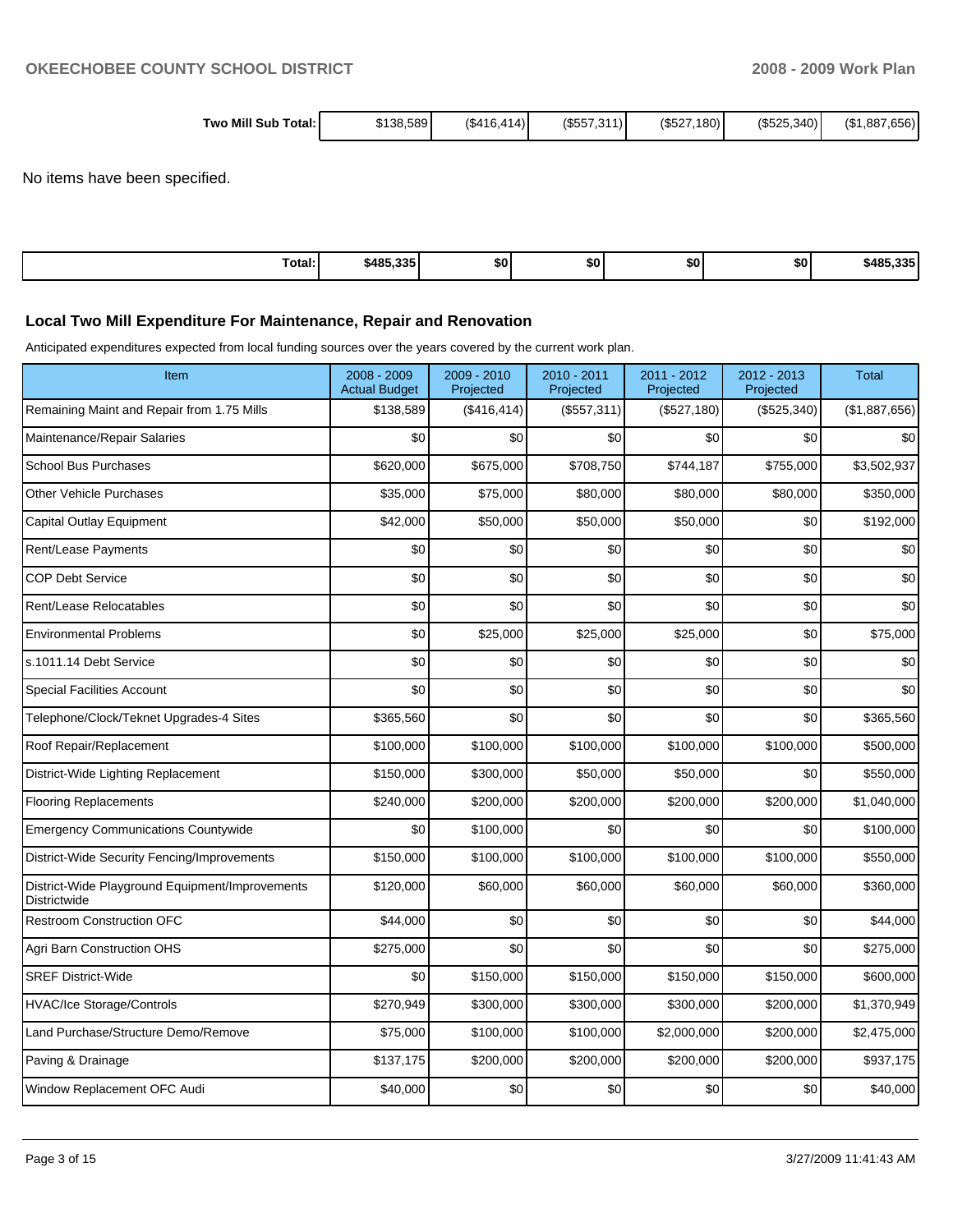## OKEECHOBEE COUNTY SCHOOL DISTRICT **2008 - 2008 - 2009 Work Plan**

| Lighting Replacement OFC Gym             | \$59,000    | \$0         | \$0         | \$0         | \$0         | \$59,000     |
|------------------------------------------|-------------|-------------|-------------|-------------|-------------|--------------|
| Boiler Room Electrical Ugrade OHS        | \$80,000    | \$0         | \$0         | \$0         | \$0         | \$80,000     |
| Boiler Replacement SEM ES                | \$42,000    | \$0         | \$0         | \$0         | \$0         | \$42,000     |
| Locker Room Remodel YMS                  | \$205,552   | \$0         | \$0         | \$0         | \$0         | \$205,552    |
| Computer Software, Cabling & Equipment   | \$328,691   | \$0         | \$0         | \$0         | \$0         | \$328,691    |
| Furniture & Equipment District-Wide      | \$72,000    | \$0         | \$0         | \$0         | \$0         | \$72,000     |
| Office Renovation OHS                    | \$50,000    | \$0         | \$0         | \$0         | \$0         | \$50,000     |
| District-Wide Contingency & Summer Cont. | \$300,000   | \$0         | \$0         | \$0         | \$0         | \$300,000    |
| <b>Local Expenditure Totals:</b>         | \$3,940,516 | \$2,018,586 | \$1,566,439 | \$3,532,007 | \$1,519,660 | \$12,577,208 |

## **Revenue**

### **2 Mill Revenue Source**

Schedule of Estimated Capital Outlay Revenue from each currently approved source which is estimated to be available for expenditures on the projects included in the tentative district facilities work program. All amounts are NET after considering carryover balances, interest earned, new COP's, 1011.14 and 1011.15 loans, etc. Districts cannot use 2-Mill funds for salaries except for those explicitly associated with maintenance/repair projects. (1011.71 (5), F.S.)

| Item                                                                            | Fund | $2008 - 2009$<br><b>Actual Value</b> | $2009 - 2010$<br>Projected | $2010 - 2011$<br>Projected | $2011 - 2012$<br>Projected | $2012 - 2013$<br>Projected | <b>Total</b>     |
|---------------------------------------------------------------------------------|------|--------------------------------------|----------------------------|----------------------------|----------------------------|----------------------------|------------------|
| (1) Non-exempt property<br>assessed valuation                                   |      | \$2,370,234,969                      | \$2,682,975,866            | \$2,855,765,291            | \$3,085,972,493            | \$3,283,570,907            | \$14,278,519,526 |
| (2) The Millege projected for<br>discretionary capital outlay per<br>ls.1011.71 |      | 1.75                                 | 1.75                       | 1.75                       | 1.75                       | 1.75                       |                  |
| (3) Full value of the 2-Mill<br>discretionary capital outlay per<br>ls.1011.71  |      | \$3,940,516                          | \$4,460,447                | \$4,747,710                | \$5,130,429                | \$5,458,937                | \$23,738,039     |
| (4) Value of the portion of the 2-<br>Mills ACTUALLY levied                     | 370  | \$3,940,516                          | \$4,460,447                | \$4,747,710                | \$5,130,429                | \$5,458,937                | \$23,738,039     |
| $(5)$ Difference of lines $(3)$ and $(4)$                                       |      | \$0                                  | \$0                        | \$0                        | \$0                        | \$0                        | \$0              |

## **PECO Revenue Source**

The figure in the row designated "PECO Maintenance" will be subtracted from funds available for new construction because PECO maintenance dollars cannot be used for new construction.

| Item                                 | Fund | $2008 - 2009$<br><b>Actual Budget</b> | $2009 - 2010$<br>Projected | $2010 - 2011$<br>Projected | 2011 - 2012<br>Projected | $2012 - 2013$<br>Projected | Total       |
|--------------------------------------|------|---------------------------------------|----------------------------|----------------------------|--------------------------|----------------------------|-------------|
| IPECO New Construction               | 340  | \$155.597                             | \$163,376                  | \$171.544                  | \$180.121                | \$189.127                  | \$859,765   |
| <b>PECO Maintenance Expenditures</b> |      | \$346.746                             | \$416.414                  | \$557.311                  | \$527.180                | \$525.340                  | \$2.372.991 |
|                                      |      | \$502,343                             | \$579,790                  | \$728.855                  | \$707,301                | \$714,467                  | \$3,232,756 |

### **CO & DS Revenue Source**

Revenue from Capital Outlay and Debt Service funds.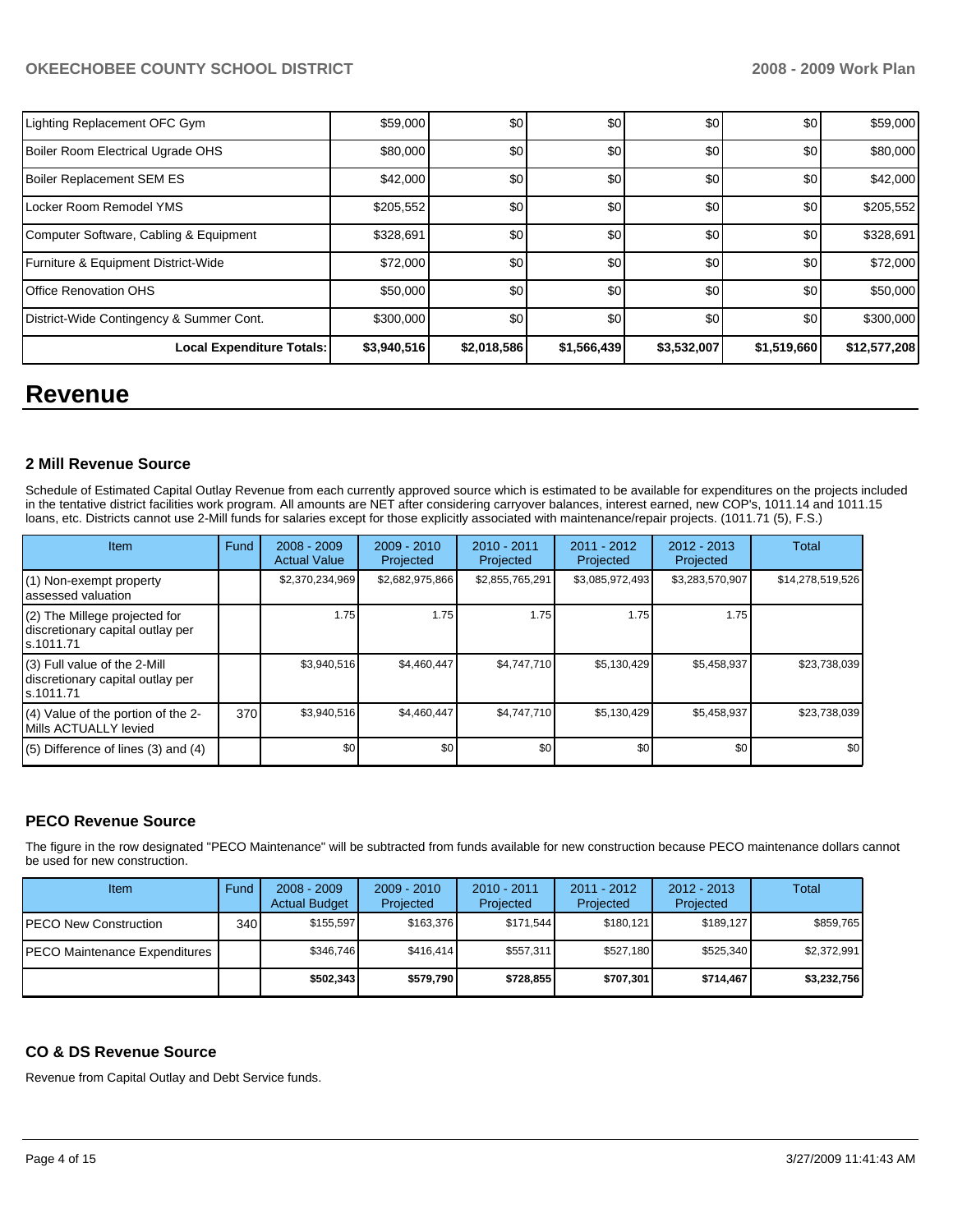| Item                                     | Fund | $2008 - 2009$<br><b>Actual Budget</b> | $2009 - 2010$<br>Projected | $2010 - 2011$<br>Projected | 2011 - 2012<br>Projected | $2012 - 2013$<br>Projected | <b>Total</b> |
|------------------------------------------|------|---------------------------------------|----------------------------|----------------------------|--------------------------|----------------------------|--------------|
| CO & DS Cash Flow-through<br>Distributed | 360  | \$38,927                              | \$38,927                   | \$38,927                   | \$38,927                 | \$38,927                   | \$194,635    |
| CO & DS Interest on<br>Undistributed CO  | 360  | \$5,938                               | \$5,938                    | \$5,938                    | \$5,938                  | \$5,938                    | \$29,690     |
|                                          |      | \$44,865                              | \$44,865                   | \$44,865                   | \$44,865                 | \$44,865                   | \$224,325    |

## **Fair Share Revenue Source**

All legally binding commitments for proportionate fair-share mitigation for impacts on public school facilities must be included in the 5-year district work program. Nothing reported for this section.

## **Sales Surtax Referendum**

Specific information about any referendum for a 1-cent or ½-cent surtax referendum during the previous year.

**Did the school district hold a surtax referendum during the past fiscal year 2007 - 2008?** No

## **Additional Revenue Source**

Any additional revenue sources

| Item                                                                                                   | $2008 - 2009$<br><b>Actual Value</b> | $2009 - 2010$<br>Projected | $2010 - 2011$<br>Projected | 2011 - 2012<br>Projected | $2012 - 2013$<br>Projected | Total       |
|--------------------------------------------------------------------------------------------------------|--------------------------------------|----------------------------|----------------------------|--------------------------|----------------------------|-------------|
| Proceeds from a s.1011.14/15 F.S. Loans                                                                | \$0                                  | \$0                        | \$0                        | \$0                      | \$0                        | \$0         |
| District Bonds - Voted local bond<br>referendum proceeds per s.9, Art VII<br><b>State Constitution</b> | \$0                                  | \$0                        | \$0                        | \$0                      | \$0                        | \$0         |
| Proceeds from Special Act Bonds                                                                        | \$0                                  | \$0                        | \$0                        | \$0                      | \$0                        | \$0         |
| Estimated Revenue from CO & DS Bond<br>Sale                                                            | \$0                                  | \$0                        | \$0                        | \$0                      | \$0                        | \$0         |
| Proceeds from Voted Capital<br>Improvements millage                                                    | \$0                                  | \$0                        | \$0                        | \$0                      | \$0                        | \$0         |
| Other Revenue for Other Capital Projects                                                               | \$0                                  | \$0                        | \$0                        | \$0                      | \$0                        | \$0         |
| Proceeds from 1/2 cent sales surtax<br>authorized by school board                                      | \$0                                  | \$0                        | \$0                        | \$0                      | \$0                        | \$0         |
| Proceeds from local governmental<br>infrastructure sales surtax                                        | \$0                                  | \$0                        | \$0                        | \$0                      | \$0                        | \$0         |
| Proceeds from Certificates of<br>Participation (COP's) Sale                                            | \$0                                  | \$0                        | \$0                        | \$0                      | \$0                        | \$0         |
| Classrooms First Bond proceeds amount<br>authorized in FY 1997-98                                      | \$0                                  | \$0                        | \$0                        | \$0                      | \$0                        | \$0         |
| <b>Classrooms for Kids</b>                                                                             | \$2,019,818                          | \$0                        | \$0                        | \$0                      | \$0                        | \$2,019,818 |
| <b>District Equity Recognition</b>                                                                     | \$0                                  | \$0                        | \$0                        | \$0                      | \$0                        | \$0         |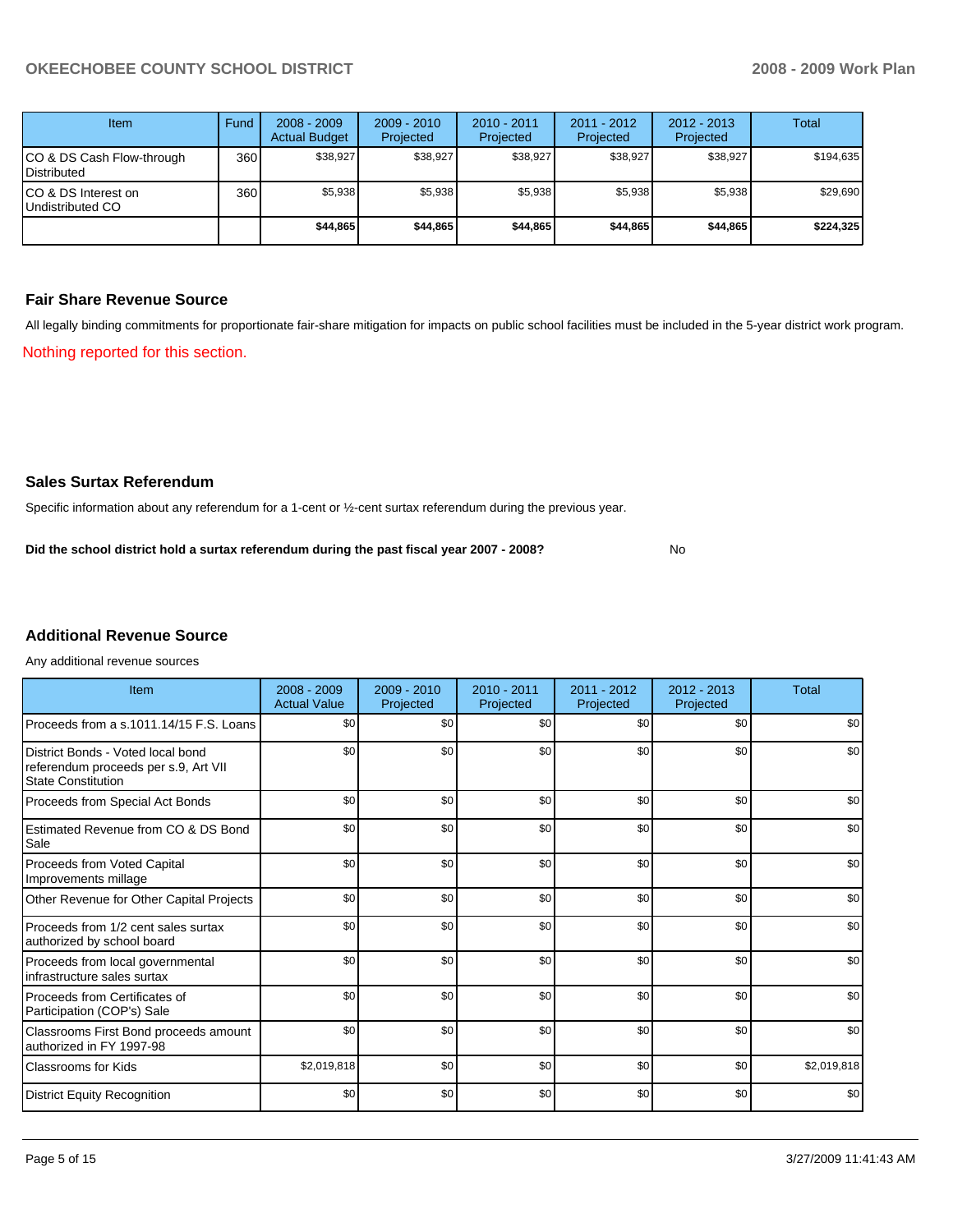## OKEECHOBEE COUNTY SCHOOL DISTRICT **2008 - 2009 Work Plan**

| <b>Federal Grants</b>                                                               | \$0         | \$0      | \$0      | \$0      | \$0      | \$0         |
|-------------------------------------------------------------------------------------|-------------|----------|----------|----------|----------|-------------|
| Proportionate share mitigation (actual<br>cash revenue only, not in kind donations) | \$0         | \$0      | \$0      | \$0      | \$0      | \$0         |
| Impact fees received                                                                | \$262,776   | \$0      | \$0      | \$0      | \$0      | \$262,776   |
| Private donations                                                                   | \$0         | \$0      | \$0      | \$0      | \$0      | \$0         |
| Grants from local governments or not-for-<br>profit organizations                   | \$0         | \$0      | \$0      | \$0      | \$0      | \$0         |
| Interest, Including Profit On Investment                                            | \$0         | \$0      | \$0      | \$0      | \$0      | \$0         |
| Revenue from Bonds pledging proceeds<br>from 1 cent or 1/2 cent Sales Surtax        | \$0         | \$0      | \$0      | \$0      | \$0      | \$0         |
| <b>Fund Balance Carried Forward</b>                                                 | \$3,951,177 | \$0      | \$0      | \$0      | \$0      | \$3,951,177 |
| Obligated Fund Balance Carried Forward                                              | \$0         | \$0      | \$0      | \$0      | \$0      | \$0         |
| <b>Special Facilities Account</b>                                                   | \$0         | \$0      | \$0      | \$0      | \$0      | \$0         |
| One Cent - 1/2 Cent Sales Surtax Debt<br>Service                                    | \$0         | \$0      | \$0      | \$0      | \$0      | \$0         |
| <b>Fuel Tax</b>                                                                     | \$17,000    | \$17,000 | \$17,000 | \$17,000 | \$17,000 | \$85,000    |
| PECO Payback                                                                        | \$19,720    | \$0      | \$0      | \$0      | \$0      | \$19,720    |
| <b>Insurance Recovery</b>                                                           | \$48,834    | \$0      | \$0      | \$0      | \$0      | \$48,834    |
| Subtotal                                                                            | \$6,319,325 | \$17,000 | \$17,000 | \$17,000 | \$17,000 | \$6,387,325 |

## **Total Revenue Summary**

| <b>Item Name</b>                                               | $2008 - 2009$<br><b>Budget</b> | $2009 - 2010$<br>Projected | $2010 - 2011$<br>Projected | $2011 - 2012$<br>Projected | $2012 - 2013$<br>Projected | <b>Five Year Total</b> |
|----------------------------------------------------------------|--------------------------------|----------------------------|----------------------------|----------------------------|----------------------------|------------------------|
| Local 1.75 Mill Discretionary Capital<br><b>Outlay Revenue</b> | \$3,940,516                    | \$4,460,447                | \$4,747,710                | \$5,130,429                | \$5,458,937                | \$23,738,039           |
| PECO and 1.75 Mill Maint and Other 1.75<br>Mill Expenditures   | (\$3,940,516)                  | (\$2,018,586)              | (\$1,566,439)              | (\$3,532,007)              | (\$1,519,660)              | (\$12,577,208)         |
| IPECO Maintenance Revenue                                      | \$346.746                      | \$416.414                  | \$557.311                  | \$527.180                  | \$525,340                  | \$2,372,991            |
| <b>Available 2 Mill for New Construction</b>                   | \$0                            | \$2,441,861                | \$3,181,271                | \$1,598,422                | \$3,939,277                | \$11,160,831           |

| <b>Item Name</b>                      | $2008 - 2009$<br><b>Budget</b> | $2009 - 2010$<br>Projected | $2010 - 2011$<br>Projected | 2011 - 2012<br>Projected | $2012 - 2013$<br>Projected | <b>Five Year Total</b> |
|---------------------------------------|--------------------------------|----------------------------|----------------------------|--------------------------|----------------------------|------------------------|
| ICO & DS Revenue                      | \$44,865                       | \$44,865                   | \$44,865                   | \$44,865                 | \$44,865                   | \$224,325              |
| <b>IPECO New Construction Revenue</b> | \$155,597                      | \$163,376                  | \$171,544                  | \$180,121                | \$189,127                  | \$859,765              |
| <b>IOther/Additional Revenue</b>      | \$6,319,325                    | \$17,000                   | \$17,000                   | \$17,000                 | \$17,000                   | \$6,387,325            |
| <b>Total Additional Revenue</b>       | \$6,519,787                    | \$225,241                  | \$233,409                  | \$241,986                | \$250.992                  | \$7,471,415            |
| Total Available Revenue               | \$6,519,787                    | \$2,667.102                | \$3,414,680                | \$1,840,408              | \$4,190,269                | \$18,632,246           |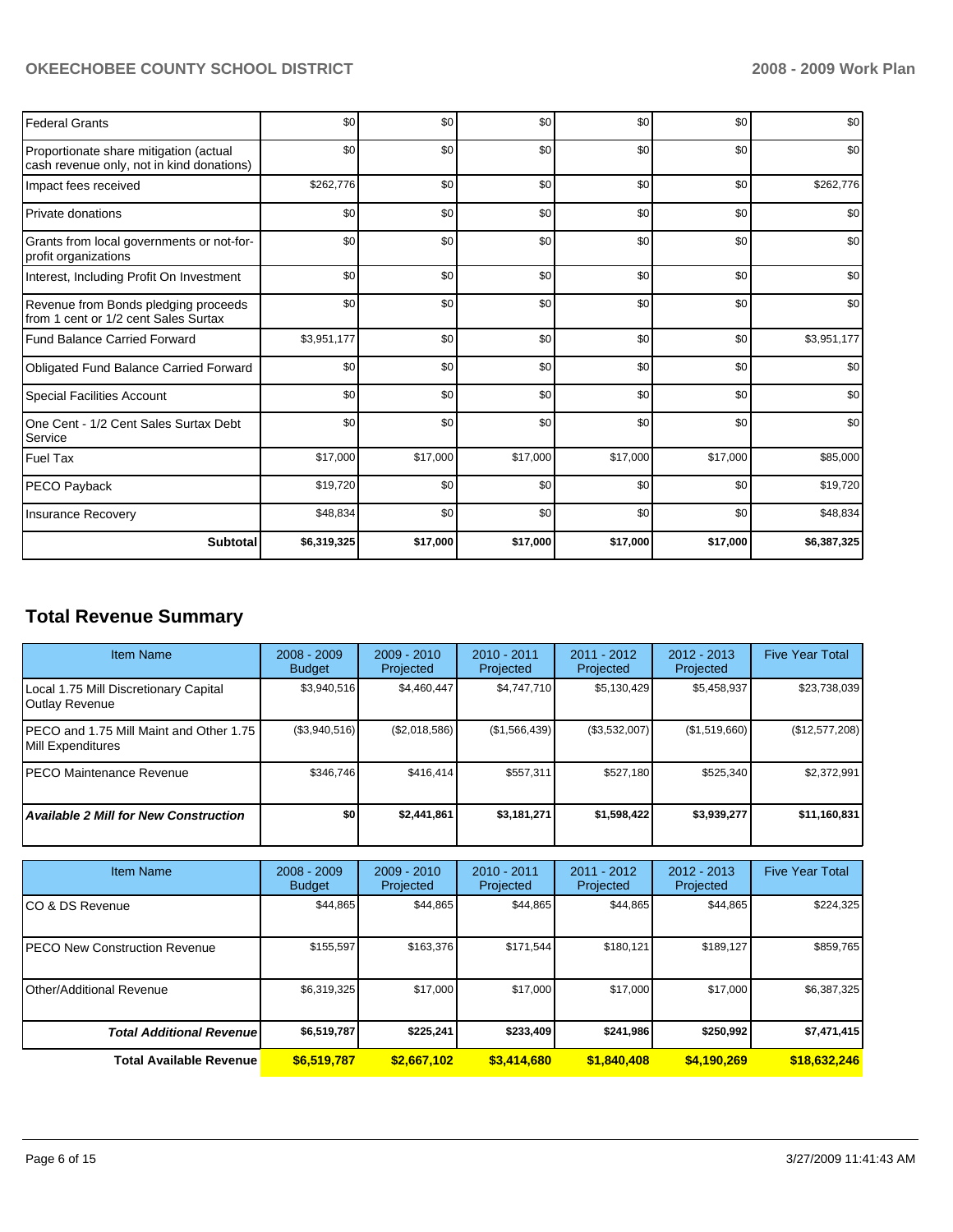## **Project Schedules**

## **Capacity Project Schedules**

A schedule of capital outlay projects necessary to ensure the availability of satisfactory classrooms for the projected student enrollment in K-12 programs.

| \$0<br>\$0<br><b>OSCEOLA MIDDLE</b><br>\$48,558<br>\$0<br>\$0<br>\$48,558 Yes<br>Planned<br>Cost:<br><b>Student Stations:</b><br>0<br>0<br>$\mathbf 0$<br>0<br>$\mathbf 0$<br>$\Omega$<br><b>Total Classrooms:</b><br>$\Omega$<br>$\Omega$<br>$\mathbf 0$<br>0<br>$\mathbf 0$<br>0<br>Gross Sq Ft:<br>21,620<br>0<br>0<br>0<br>$\mathbf 0$<br>21,620<br>\$0<br>\$0<br>\$0<br>\$0<br>\$4,329,907 Yes<br><b>SEMINOLE</b><br>\$4,329,907<br>Planned<br><b>ELEMENTARY</b><br>Cost:<br><b>Student Stations:</b><br>320<br>0<br>0<br>$\mathbf 0$<br>0<br>320<br><b>Total Classrooms:</b><br>16<br>0<br>$\mathbf 0$<br>0<br>$\mathbf 0$<br>16<br>17,600<br>17,600<br>Gross Sq Ft:<br>0<br>0<br>0<br>0<br>Planned<br>\$0<br>\$0<br>\$2,600,000<br>\$1,050,000<br>\$0<br>\$3,650,000 Yes<br>Location not<br>specified<br>Cost:<br>$\pmb{0}$<br>$\mathbf 0$<br>$\mathbf 0$<br><b>Student Stations:</b><br>1,042<br>$\mathbf 0$<br>1,042<br><b>Total Classrooms:</b><br>47<br>0<br>0<br>0<br>0<br>47<br>$\mathbf 0$<br>$\Omega$<br>Gross Sq Ft:<br>$\overline{0}$<br>113,967<br>$\overline{0}$<br>113,967 | <b>Project Description</b>                                                                                                                                                         | Location | 2008 - 2009 | 2009 - 2010 | 2010 - 2011 | 2011 - 2012 | 2012 - 2013 | <b>Total</b> | Funded |
|------------------------------------------------------------------------------------------------------------------------------------------------------------------------------------------------------------------------------------------------------------------------------------------------------------------------------------------------------------------------------------------------------------------------------------------------------------------------------------------------------------------------------------------------------------------------------------------------------------------------------------------------------------------------------------------------------------------------------------------------------------------------------------------------------------------------------------------------------------------------------------------------------------------------------------------------------------------------------------------------------------------------------------------------------------------------------------------------|------------------------------------------------------------------------------------------------------------------------------------------------------------------------------------|----------|-------------|-------------|-------------|-------------|-------------|--------------|--------|
|                                                                                                                                                                                                                                                                                                                                                                                                                                                                                                                                                                                                                                                                                                                                                                                                                                                                                                                                                                                                                                                                                                | Occupancy began<br>August 1, 2008. One<br>final Change Order<br>will be completed<br>during the Christmas<br>Break, December<br>2008. The Project<br>began in 06-07 Fiscal<br>Year |          |             |             |             |             |             |              |        |
|                                                                                                                                                                                                                                                                                                                                                                                                                                                                                                                                                                                                                                                                                                                                                                                                                                                                                                                                                                                                                                                                                                |                                                                                                                                                                                    |          |             |             |             |             |             |              |        |
|                                                                                                                                                                                                                                                                                                                                                                                                                                                                                                                                                                                                                                                                                                                                                                                                                                                                                                                                                                                                                                                                                                |                                                                                                                                                                                    |          |             |             |             |             |             |              |        |
|                                                                                                                                                                                                                                                                                                                                                                                                                                                                                                                                                                                                                                                                                                                                                                                                                                                                                                                                                                                                                                                                                                |                                                                                                                                                                                    |          |             |             |             |             |             |              |        |
|                                                                                                                                                                                                                                                                                                                                                                                                                                                                                                                                                                                                                                                                                                                                                                                                                                                                                                                                                                                                                                                                                                | Bidding is scheduled<br>for December 2008.<br>Construction is<br>scheduled to begin in<br>March of 2009 and<br>classroom<br>completion by<br>August, 2010.                         |          |             |             |             |             |             |              |        |
|                                                                                                                                                                                                                                                                                                                                                                                                                                                                                                                                                                                                                                                                                                                                                                                                                                                                                                                                                                                                                                                                                                |                                                                                                                                                                                    |          |             |             |             |             |             |              |        |
|                                                                                                                                                                                                                                                                                                                                                                                                                                                                                                                                                                                                                                                                                                                                                                                                                                                                                                                                                                                                                                                                                                |                                                                                                                                                                                    |          |             |             |             |             |             |              |        |
|                                                                                                                                                                                                                                                                                                                                                                                                                                                                                                                                                                                                                                                                                                                                                                                                                                                                                                                                                                                                                                                                                                |                                                                                                                                                                                    |          |             |             |             |             |             |              |        |
|                                                                                                                                                                                                                                                                                                                                                                                                                                                                                                                                                                                                                                                                                                                                                                                                                                                                                                                                                                                                                                                                                                | Design, Bidding and<br>Begin Construction<br>Phase for K-8 School                                                                                                                  |          |             |             |             |             |             |              |        |
|                                                                                                                                                                                                                                                                                                                                                                                                                                                                                                                                                                                                                                                                                                                                                                                                                                                                                                                                                                                                                                                                                                |                                                                                                                                                                                    |          |             |             |             |             |             |              |        |
|                                                                                                                                                                                                                                                                                                                                                                                                                                                                                                                                                                                                                                                                                                                                                                                                                                                                                                                                                                                                                                                                                                |                                                                                                                                                                                    |          |             |             |             |             |             |              |        |
|                                                                                                                                                                                                                                                                                                                                                                                                                                                                                                                                                                                                                                                                                                                                                                                                                                                                                                                                                                                                                                                                                                |                                                                                                                                                                                    |          |             |             |             |             |             |              |        |

| <b>Planned Cost:</b>       | \$4,378,465 | \$0 | \$2,600,000 | \$1,050,000 | \$0 | \$8,028,465 |
|----------------------------|-------------|-----|-------------|-------------|-----|-------------|
| <b>Student Stations:</b>   | 320         |     |             | 1,042       |     | 1,362       |
| <b>Total Classrooms: I</b> | 16          |     |             | 47          |     | 63          |
| Gross Sq Ft:               | 39,220      |     |             | 113,967     |     | 153,187     |

## **Other Project Schedules**

Major renovations, remodeling, and additions of capital outlay projects that do not add capacity to schools.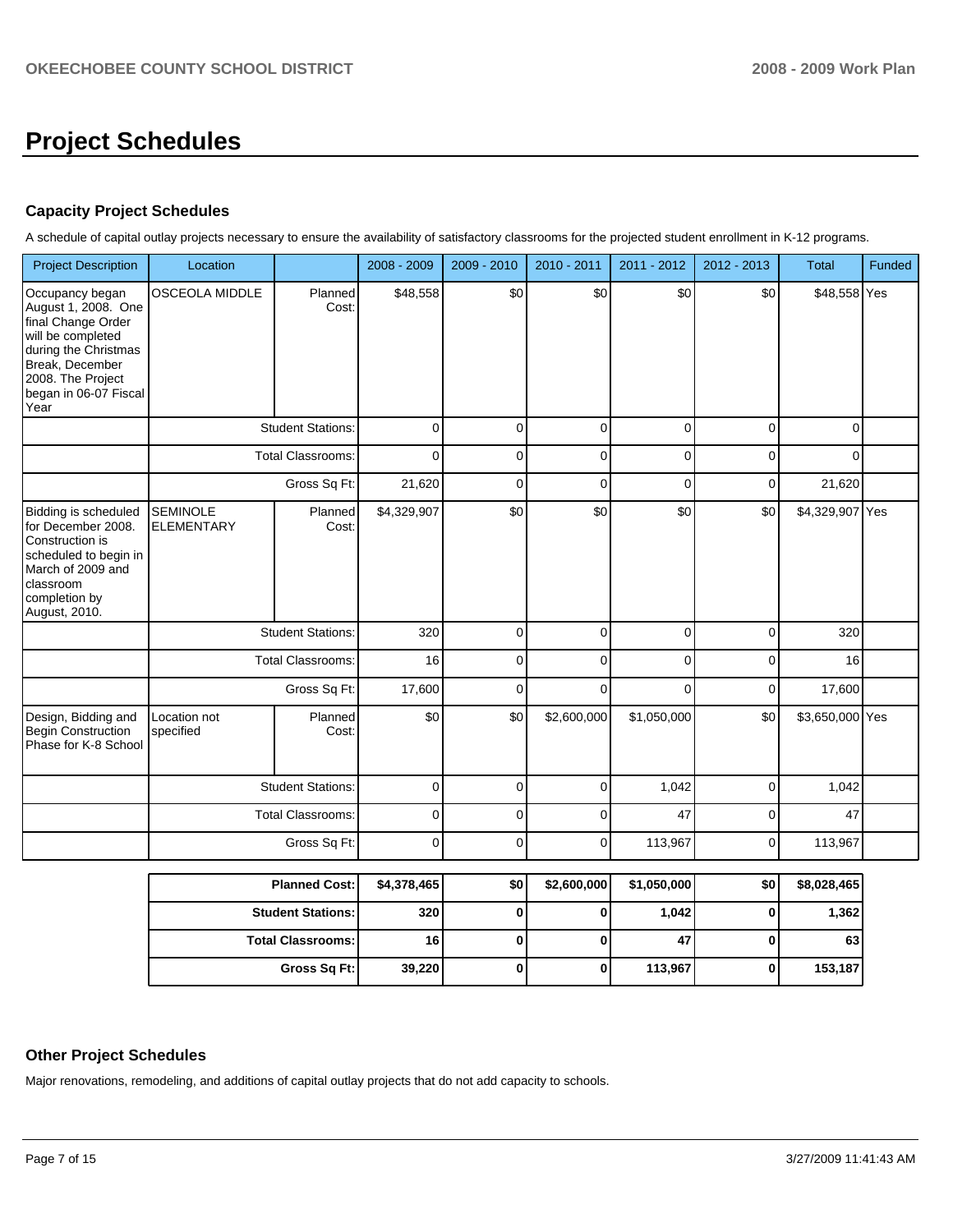## OKEECHOBEE COUNTY SCHOOL DISTRICT **2008 - 2009 Work Plan**

| <b>Project Description</b>                                                                                                        | Location                                      | $2008 - 2009$<br><b>Actual Budget</b> | $2009 - 2010$<br>Projected | 2010 - 2011<br>Projected | $2011 - 2012$<br>Projected | $2012 - 2013$<br>Projected | <b>Total</b>  | Funded |
|-----------------------------------------------------------------------------------------------------------------------------------|-----------------------------------------------|---------------------------------------|----------------------------|--------------------------|----------------------------|----------------------------|---------------|--------|
| New Data Building to be<br>located behind the District<br>Office which is Building 0002 of<br>Ithe Okeechobee Freshman<br>Campus. | <b>IOKEECHOBEE</b><br><b>IFRESHMAN CAMPUS</b> | \$925.822                             | \$0                        | \$0                      | \$0                        | \$0                        | \$925,822 Yes |        |
|                                                                                                                                   |                                               | \$925.822                             | \$0                        | \$0                      | \$0                        | \$0                        | \$925.822     |        |

## **Additional Project Schedules**

Any projects that are not identified in the last approved educational plant survey.

Nothing reported for this section.

## **Non Funded Growth Management Project Schedules**

Schedule indicating which projects, due to planned development, that CANNOT be funded from current revenues projected over the next five years.

| <b>Project Description</b>                         | $2008 - 2009$<br>Actual Budget | $2009 - 2010$<br>Projected | $2010 - 2011$<br>Projected | $2011 - 2012$<br>Projected | 2012 - 2013<br>Projected | Total           | Funded |
|----------------------------------------------------|--------------------------------|----------------------------|----------------------------|----------------------------|--------------------------|-----------------|--------|
| K-8 School to be constructed<br>Ion SW 16th Street | \$0 <sub>1</sub>               | \$12,000,000               | \$12,000,000               | \$11.000.000               | \$0 I                    | \$35,000,000 No |        |
|                                                    | \$0                            | \$12,000,000               | \$12,000,000               | \$11.000.000               | \$0                      | \$35,000,000    |        |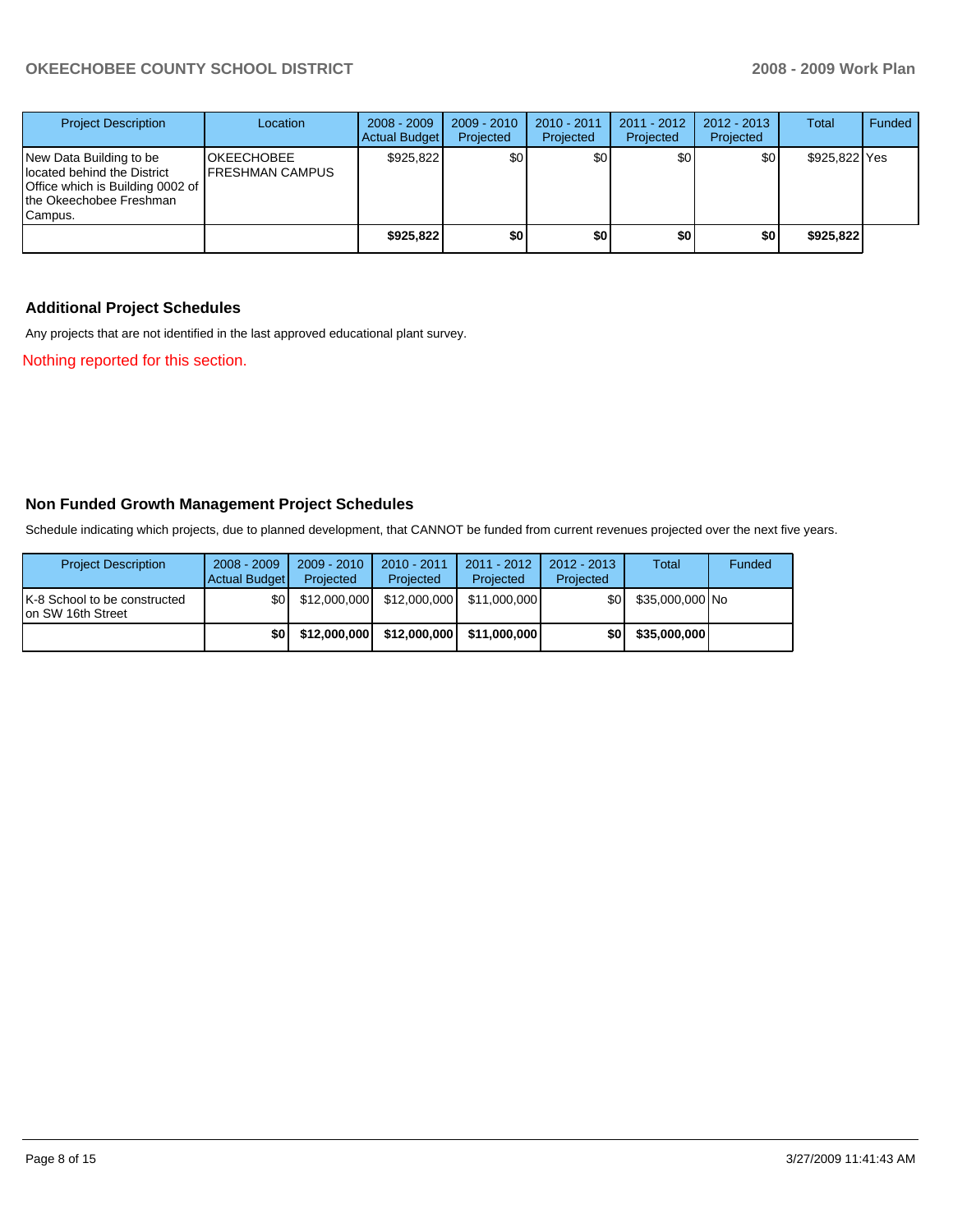## **Capacity Tracking**

| Location                                    | $2008 -$<br>2009 Satis.<br>Stu. Sta. | Actual<br>$2008 -$<br><b>2009 FISH</b><br>Capacity | Actual<br>$2007 -$<br>2008<br><b>COFTE</b> | # Class<br>Rooms | Actual<br>Average<br>$2008 -$<br>2009 Class<br><b>Size</b> | Actual<br>$2008 -$<br>2009<br><b>Utilization</b> | <b>New</b><br>Stu.<br>Capacity | <b>New</b><br>Rooms to<br>be<br>Added/Re<br>moved | Projected<br>$2012 -$<br>2013<br><b>COFTE</b> | Projected<br>$2012 -$<br>2013<br><b>Utilization</b> | Projected<br>$2012 -$<br>2013 Class<br><b>Size</b> |
|---------------------------------------------|--------------------------------------|----------------------------------------------------|--------------------------------------------|------------------|------------------------------------------------------------|--------------------------------------------------|--------------------------------|---------------------------------------------------|-----------------------------------------------|-----------------------------------------------------|----------------------------------------------------|
| <b>OKEECHOBEE</b><br><b>FRESHMAN CAMPUS</b> | 388                                  | 349                                                | 488                                        | 17               | 29                                                         | 140.00%                                          | $\Omega$                       | ſ                                                 | 400                                           | 115.00 %                                            | 24                                                 |
| <b>CENTRAL ELEMENTARY</b>                   | 692                                  | 692                                                | 654                                        | 36               | 18                                                         | 94.00 %                                          | $\Omega$                       | $\Omega$                                          | 605                                           | 87.00 %                                             | 17                                                 |
| <b>OKEECHOBEE SENIOR</b><br><b>HIGH</b>     | 1,514                                | 1,438                                              | 1,296                                      | 64               | 20                                                         | 90.00 %                                          | $\Omega$                       | $\Omega$                                          | 1,329                                         | 92.00 %                                             | 21                                                 |
| <b>NEW ENDEAVOR HIGH</b><br><b>SCHOOL</b>   | 402                                  | 402                                                | 163                                        | 19               | 9                                                          | 41.00 %                                          | $\Omega$                       | $\Omega$                                          | 120                                           | 30.00 %                                             | 6                                                  |
| YEARLING MIDDLE                             | 869                                  | 782                                                | 787                                        | 39               | 20                                                         | 101.00 %                                         | $\Omega$                       | $\Omega$                                          | 768                                           | 98.00 %                                             | 20                                                 |
| <b>NORTH ELEMENTARY</b>                     | 649                                  | 649                                                | 711                                        | 34               | 21                                                         | 109.00 %                                         | $\Omega$                       | $\Omega$                                          | 700                                           | 108.00 %                                            | 21                                                 |
| <b>EVERGLADES</b><br>ELEMENTARY             | 769                                  | 769                                                | 731                                        | 40               | 18                                                         | 95.00 %                                          | $\Omega$                       | $\Omega$                                          | 710                                           | 92.00 %                                             | 18                                                 |
| <b>SEMINOLE</b><br><b>ELEMENTARY</b>        | 597                                  | 597                                                | 567                                        | 32               | 18                                                         | 95.00 %                                          | 320                            | 16                                                | 800                                           | 87.00 %                                             | 17                                                 |
| <b>OSCEOLA MIDDLE</b>                       | 1,117                                | 1,005                                              | 719                                        | 49               | 15 <sup>1</sup>                                            | 72.00 %                                          | $\Omega$                       | $\Omega$                                          | 755                                           | 75.00 %                                             | 15                                                 |
| <b>OKEECHOBEE SOUTH</b><br>ELEMENTARY (NEW) | 586                                  | 586                                                | 580                                        | 31               | 19                                                         | 99.00 %                                          | $\Omega$                       | $\Omega$                                          | 579                                           | 99.00 %                                             | 19                                                 |
|                                             | 7,583                                | 7,269                                              | 6,696                                      | 361              | 19                                                         | 92.12%                                           | 320                            | 16                                                | 6,766                                         | 89.16 %                                             | 18                                                 |

The COFTE Projected Total (6,766) for 2012 - 2013 must match the Official Forecasted COFTE Total (6,766 ) for 2012 - 2013 before this section can be completed. In the event that the COFTE Projected Total does not match the Official forecasted COFTE, then the Balanced Projected COFTE Table should be used to balance COFTE.

| Projected COFTE for 2012 - 2013 |       |   |  |  |  |
|---------------------------------|-------|---|--|--|--|
| Elementary (PK-3)               | 2,267 |   |  |  |  |
| $ $ Middle $(4-8)$              | 2,694 | E |  |  |  |
| High (9-12)                     | 1,805 | M |  |  |  |
|                                 | 6,766 |   |  |  |  |

| <b>Grade Level Type</b> | <b>Balanced Projected</b><br>COFTE for 2012 - 2013 |
|-------------------------|----------------------------------------------------|
| Elementary (PK-3)       |                                                    |
| Middle (4-8)            |                                                    |
| High (9-12)             |                                                    |
|                         | 6,766                                              |

## **Relocatable Replacement**

Number of relocatable classrooms clearly identified and scheduled for replacement in the school board adopted financially feasible 5-year district work program.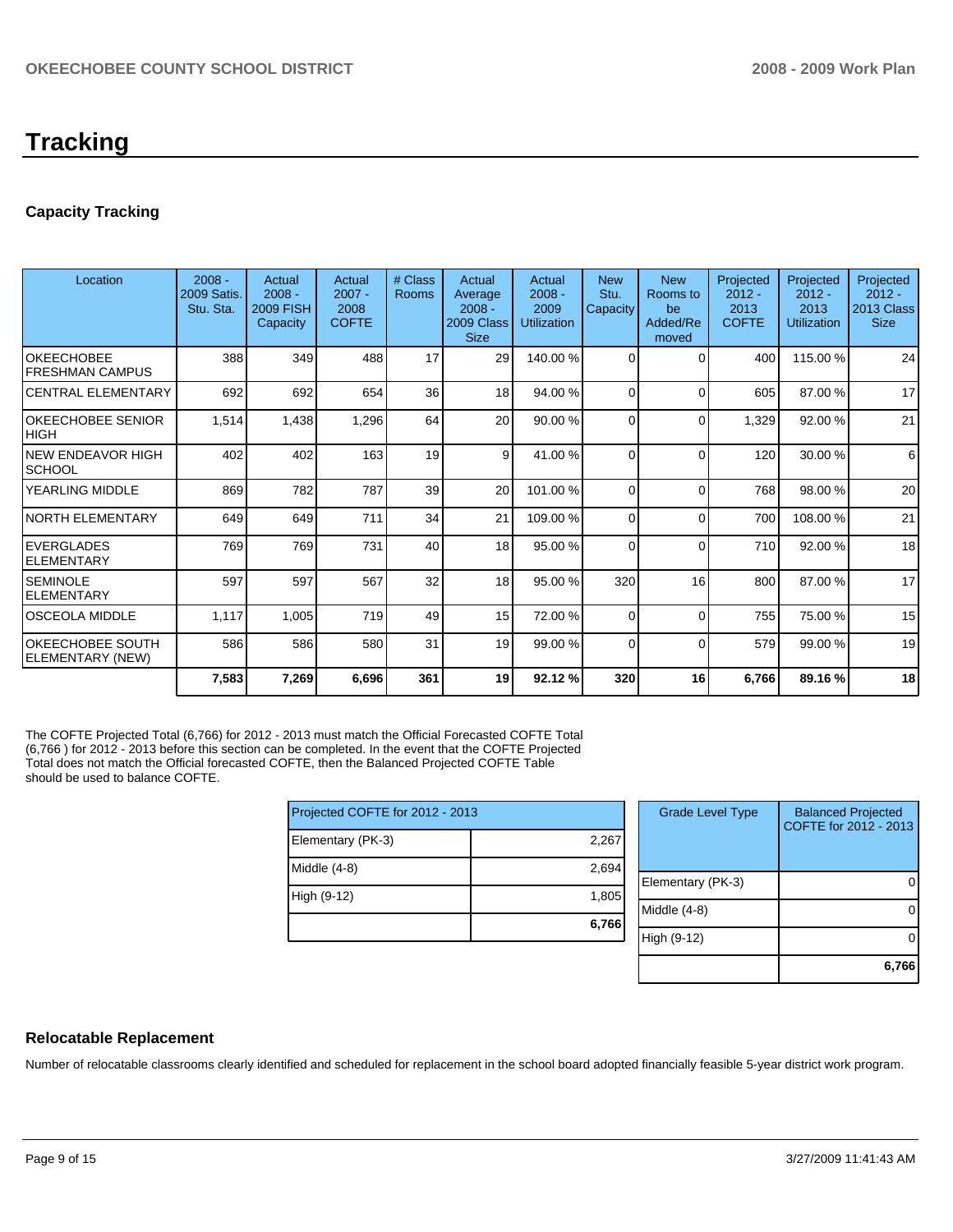| Location                               | 2009<br>$2008 -$ | $2009 - 2010$ | $2010 - 2011$ | 2011 - 2012 | $2012 - 2013$ | Year 5 Total |
|----------------------------------------|------------------|---------------|---------------|-------------|---------------|--------------|
| <b>Total Relocatable Replacements:</b> |                  |               |               |             |               | 0            |

## **Charter Schools Tracking**

Information regarding the use of charter schools.

Nothing reported for this section.

## **Special Purpose Classrooms Tracking**

The number of classrooms that will be used for certain special purposes in the current year, by facility and type of classroom, that the district will, 1), not use for educational purposes, and 2), the co-teaching classrooms that are not open plan classrooms and will be used for educational purposes.

| School                               | School Type | # of Elementary  <br>K-3 Classrooms   | # of Middle 4-8<br><b>Classrooms</b> | # of High $9-12$<br><b>Classrooms</b> | # of $ESE$<br>Classrooms | # of Combo<br><b>Classrooms</b> | Total<br><b>Classrooms</b> |
|--------------------------------------|-------------|---------------------------------------|--------------------------------------|---------------------------------------|--------------------------|---------------------------------|----------------------------|
| <b>Total Educational Classrooms:</b> |             |                                       |                                      |                                       |                          |                                 | 01                         |
|                                      |             |                                       |                                      |                                       |                          |                                 |                            |
| School                               | School Type | $#$ of Elementary<br>K-3 Classrooms I | # of Middle 4-8<br><b>Classrooms</b> | $#$ of High 9-12<br><b>Classrooms</b> | # of $ESE$<br>Classrooms | # of Combo<br><b>Classrooms</b> | Total<br><b>Classrooms</b> |
| <b>Total Co-Teaching Classrooms:</b> |             |                                       |                                      |                                       |                          | 0                               | 01                         |

### **Infrastructure Tracking**

**Necessary offsite infrastructure requirements resulting from expansions or new schools. This section should include infrastructure information related to capacity project schedules and other project schedules (Section 4).** 

None at this time.

**Proposed location of planned facilities, whether those locations are consistent with the comprehensive plans of all affected local governments, and recommendations for infrastructure and other improvements to land adjacent to existing facilities. Provisions of 1013.33(12), (13) and (14) and 1013.36 must be addressed for new facilities planned within the 1st three years of the plan (Section 5).** 

N/A

**Consistent with Comp Plan?** No

### **Net New Classrooms**

The number of classrooms, by grade level and type of construction, that were added during the last fiscal year.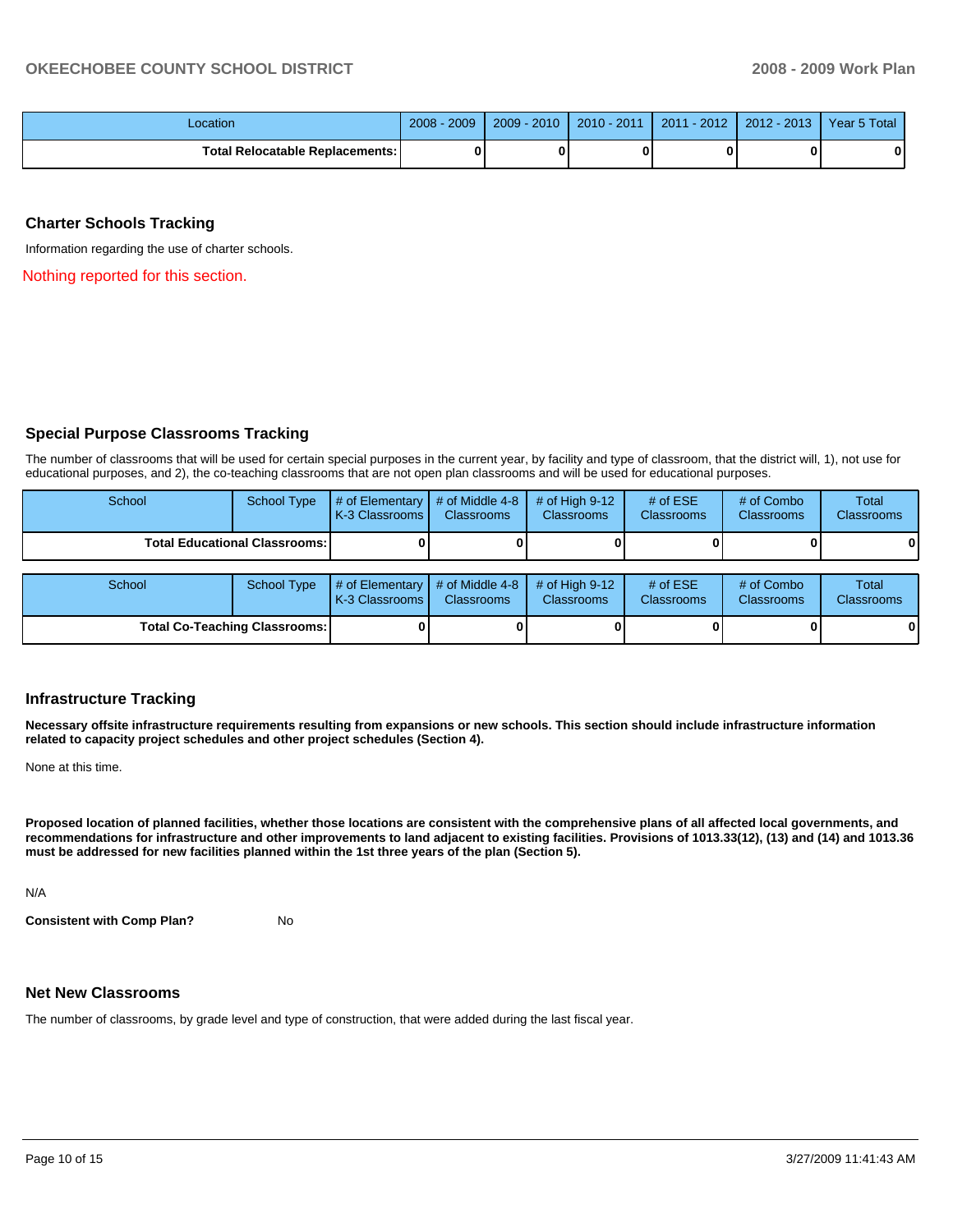| List the net new classrooms added in the 2007 - 2008 fiscal year.                                                                                       | List the net new classrooms to be added in the 2008 - 2009 fiscal<br>year. |                                   |                                |                        |                                                                        |                            |                                |                        |
|---------------------------------------------------------------------------------------------------------------------------------------------------------|----------------------------------------------------------------------------|-----------------------------------|--------------------------------|------------------------|------------------------------------------------------------------------|----------------------------|--------------------------------|------------------------|
| "Classrooms" is defined as capacity carrying classrooms that are added to increase<br>capacity to enable the district to meet the Class Size Amendment. |                                                                            |                                   |                                |                        | Totals for fiscal year 2008 - 2009 should match totals in Section 15A. |                            |                                |                        |
| Location                                                                                                                                                | $2007 - 2008$ #<br>Permanent                                               | $2007 - 2008$ #<br><b>Modular</b> | $2007 - 2008$ #<br>Relocatable | $2007 - 2008$<br>Total | $2008 - 2009$ #<br>Permanent                                           | $2008 - 2009$ #<br>Modular | $2008 - 2009$ #<br>Relocatable | $2008 - 2009$<br>Total |
| Elementary (PK-3)                                                                                                                                       |                                                                            |                                   |                                |                        | 16                                                                     |                            |                                | 16 <sup>1</sup>        |
| Middle (4-8)                                                                                                                                            | 14                                                                         |                                   |                                | 14 <sub>1</sub>        |                                                                        |                            |                                |                        |
| High (9-12)                                                                                                                                             |                                                                            |                                   |                                |                        |                                                                        |                            |                                | ΩI                     |
|                                                                                                                                                         | 14.                                                                        |                                   |                                | 14                     | 16                                                                     |                            |                                | 161                    |

## **Relocatable Student Stations**

Number of students that will be educated in relocatable units, by school, in the current year, and the projected number of students for each of the years in the workplan.

| <b>Site</b>                                       | $2008 - 2009$ | $2009 - 2010$ | $2010 - 2011$ | $2011 - 2012$ | $2012 - 2013$ | 5 Year Average |
|---------------------------------------------------|---------------|---------------|---------------|---------------|---------------|----------------|
| <b>SEMINOLE ELEMENTARY</b>                        |               |               |               | C             |               | 0              |
| IOSCEOLA MIDDLE                                   |               |               |               | 0             | 0             | 0              |
| OKEECHOBEE SOUTH ELEMENTARY (NEW)                 |               | U             | ŋ             | $\Omega$      | 0             | $\Omega$       |
| OKEECHOBEE FRESHMAN CAMPUS                        | ∩             | 0             | 0             | $\Omega$      | 0             | $\overline{0}$ |
| ICENTRAL ELEMENTARY                               | $\Omega$      | 88            | $\Omega$      | $\Omega$      | 0             | 18             |
| OKEECHOBEE SENIOR HIGH                            | ∩             | $\Omega$      | ŋ             | $\Omega$      | 0             | $\overline{0}$ |
| <b>INEW ENDEAVOR HIGH SCHOOL</b>                  | ∩             | 0             | $\Omega$      | $\Omega$      | 0             | $\Omega$       |
| lYEARLING MIDDLE                                  | 44            | 88            |               | $\Omega$      |               | 26             |
| INORTH ELEMENTARY                                 | 22            | 66            | 0             | $\Omega$      | 0             | 18             |
| EVERGLADES ELEMENTARY                             | ∩             | 66            | 0             | $\Omega$      | 0             | 13             |
| Totals for OKEECHOBEE COUNTY SCHOOL DISTRICT      |               |               |               |               |               |                |
| Total students in relocatables by year.           | 66            | 308           | ŋ             | 0             |               | 75             |
| Total number of COFTE students projected by year. | 6,798         | 6,761         | 6,750         | 6,745         | 6,766         | 6,764          |
| Percent in relocatables by year.                  | 1%            | 5 %           | $0\%$         | $0\%$         | $0\%$         | 1%             |

## **Leased Facilities Tracking**

Exising leased facilities and plans for the acquisition of leased facilities, including the number of classrooms and student stations, as reported in the educational plant survey, that are planned in that location at the end of the five year workplan.

| Location                   | # of Leased<br>Classrooms 2008 -<br>2009 | <b>FISH Student</b><br><b>Stations</b> | Owner | # of Leased<br>Classrooms 2012 -<br>2013 | <b>FISH Student</b><br><b>Stations</b> |
|----------------------------|------------------------------------------|----------------------------------------|-------|------------------------------------------|----------------------------------------|
| OKEECHOBEE FRESHMAN CAMPUS |                                          |                                        |       |                                          |                                        |
| <b>CENTRAL ELEMENTARY</b>  |                                          |                                        |       |                                          | 01                                     |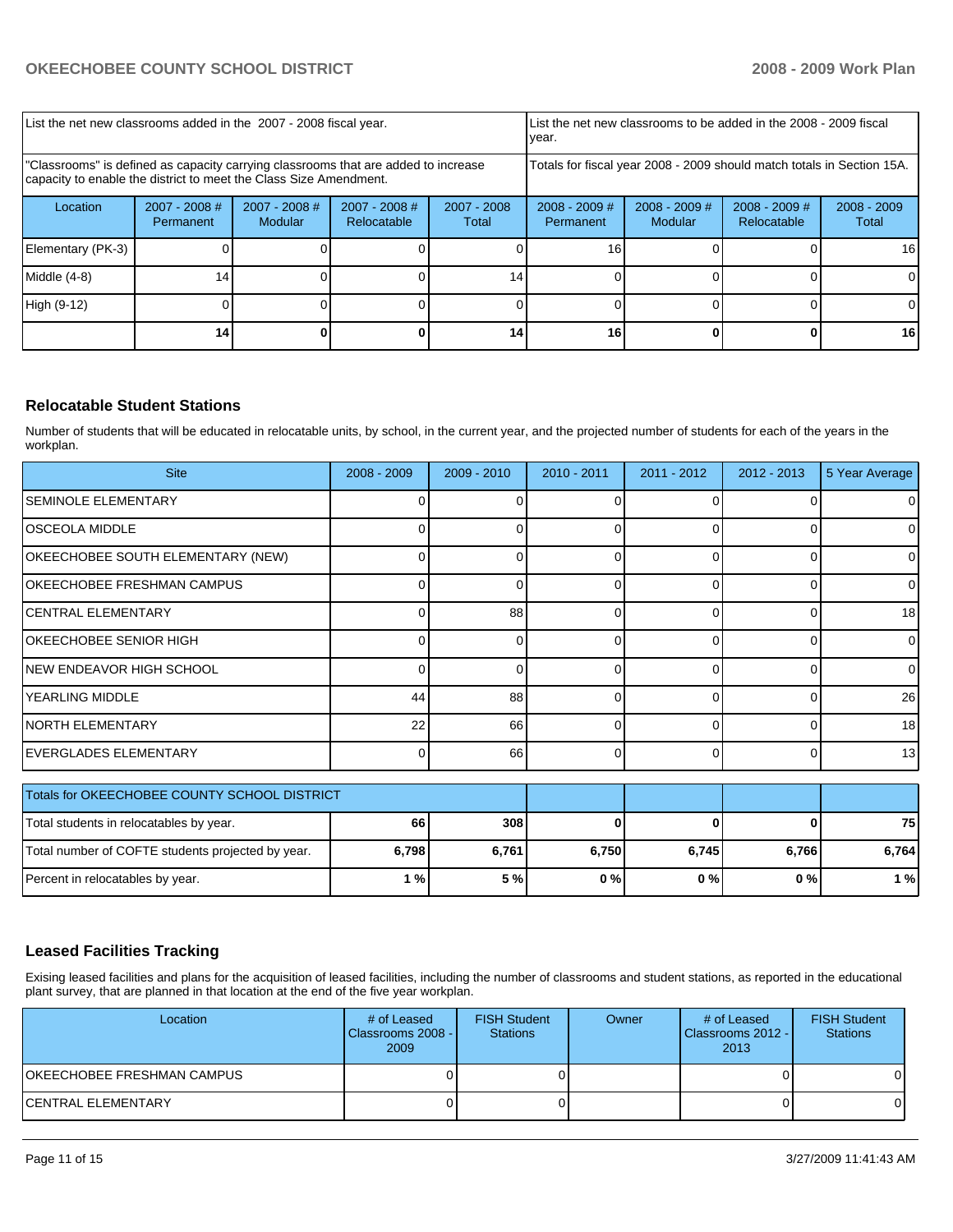## **OKEECHOBEE COUNTY SCHOOL DISTRICT 2008 - 2009 Work Plan**

| OKEECHOBEE SENIOR HIGH            |  |  | 0  |
|-----------------------------------|--|--|----|
| NEW ENDEAVOR HIGH SCHOOL          |  |  | ΩI |
| YEARLING MIDDLE                   |  |  |    |
| INORTH ELEMENTARY                 |  |  |    |
| IEVERGLADES ELEMENTARY            |  |  |    |
| <b>ISEMINOLE ELEMENTARY</b>       |  |  |    |
| <b>OSCEOLA MIDDLE</b>             |  |  |    |
| OKEECHOBEE SOUTH ELEMENTARY (NEW) |  |  |    |
|                                   |  |  | o  |

### **Failed Standard Relocatable Tracking**

Relocatable units currently reported by school, from FISH, and the number of relocatable units identified as 'Failed Standards'.

Nothing reported for this section.

## **Planning**

#### **Class Size Reduction Planning**

**Plans approved by the school board that reduce the need for permanent student stations such as acceptable school capacity levels, redistricting, busing, year-round schools, charter schools, magnet schools, public-private partnerships, multitrack scheduling, grade level organization, block scheduling, or other alternatives.** 

Construct a 16 Classroom Addition to Seminole Elementary School for occupancy August, 2009. Design and award construction contract within 07-11 5 Year Period for a K-8 School with a estimated 47 classrooms on property located on SW 16th Street.

### **School Closure Planning**

**Plans for the closure of any school, including plans for disposition of the facility or usage of facility space, and anticipated revenues.** 

A Castoldi Report performed on 12/17/2007 concurs the replacememt of New Endeavor High School, Building 1. The Alternative Program will need to be relocated into other facilites before demo can proceed. The property is directly ajacent to South Elementary School and will be used for futhur expansion of South Elementary School.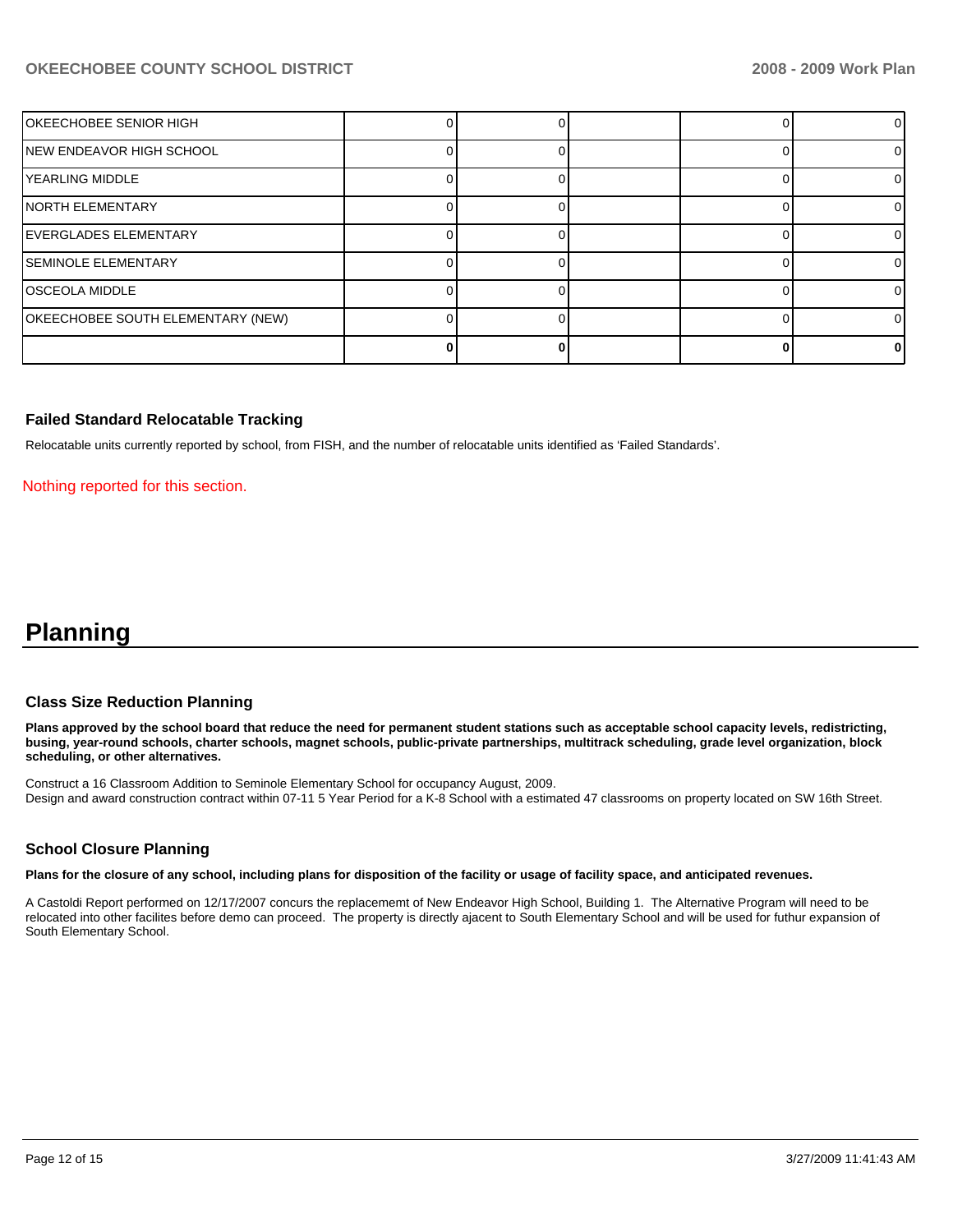# **Long Range Planning**

## **Ten-Year Maintenance**

District projects and locations regarding the projected need for major renovation, repair, and maintenance projects within the district in years 6-10 beyond the projects plans detailed in the five years covered by the work plan.

| Project                         | 2012 - 2013 / 2017 - 2018<br><b>Projected Cost</b> |
|---------------------------------|----------------------------------------------------|
| Code Compliance                 | \$200,000                                          |
| <b>Electrical Upgrades</b>      | \$500,000                                          |
| Fire alarm Upgrades/Fire Safety | \$500,000                                          |
| <b>HVAC Upgrades</b>            | \$1,500,000                                        |
| Painting                        | \$310,000                                          |
| Paving                          | \$410,000                                          |
| Playgrounds                     | \$100,000                                          |
| <b>Plumbing Upgrades</b>        | \$210,000                                          |
| Carpet/Flooring Replacements    | \$310,000                                          |
| Roofing                         | \$610,000                                          |
|                                 | \$4,650,000                                        |

## **Ten-Year Capacity**

Schedule of capital outlay projects projected to ensure the availability of satisfactory student stations for the projected student enrollment in K-12 programs for the future 5 years beyond the 5-year district facilities work program.

| Project                         | Location, Community, Quadrant or other<br>general location | 2012 - 2013 / 2017 - 2018<br><b>Projected Cost</b> |
|---------------------------------|------------------------------------------------------------|----------------------------------------------------|
| Yearling Middle School Addition | NW Section of County                                       | \$4,250,000                                        |
| INew K-5 School "A"             | NW SEction of County                                       | \$22,050,000                                       |
|                                 |                                                            | \$26,300,000                                       |

## **Ten-Year Planned Utilization**

Schedule of planned capital outlay projects identifying the standard grade groupings, capacities, and planned utilization rates of future educational facilities of the district for both permanent and relocatable facilities.

| Grade Level Projections         | <b>FISH</b><br><b>Student</b><br><b>Stations</b> | Actual 2007 -<br>2008 FISH<br>Capacity | Actual<br>$2007 -$<br>2008<br>COFTE | <b>Utilization</b> | Actual 2007 - 2008   Actual 2008 - 2009 / 2017 - 2018 new   Projected 2017 -   Projected 2017 -  <br>Student Capacity to be added/removed | 2018 COFTE | 2018 Utilization |
|---------------------------------|--------------------------------------------------|----------------------------------------|-------------------------------------|--------------------|-------------------------------------------------------------------------------------------------------------------------------------------|------------|------------------|
| Elementary - District<br>Totals | 3.293                                            | 3.293                                  | 3.242.52                            | 98.48 %            | 320                                                                                                                                       | 3.613      | 100.00 %         |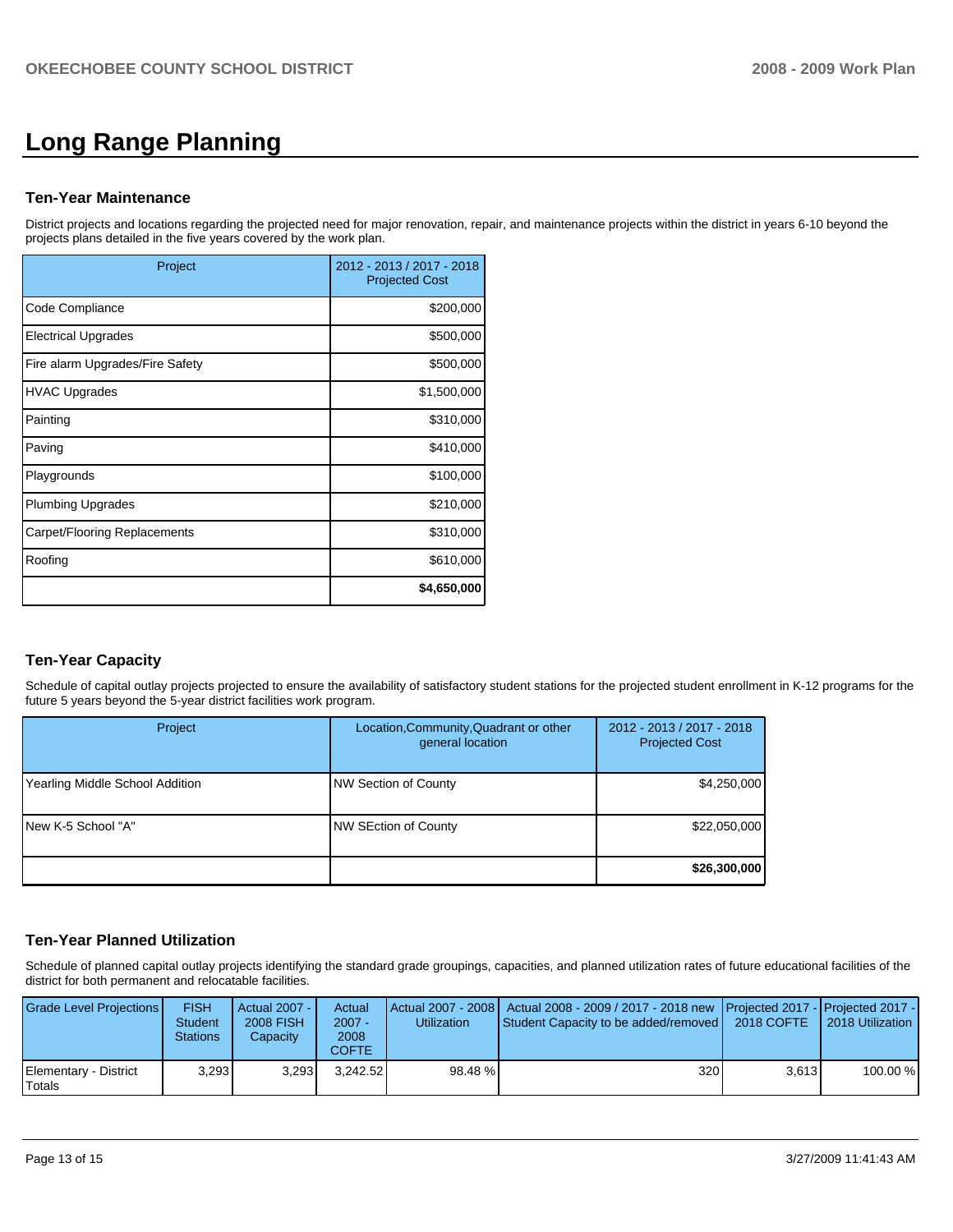| Middle - District Totals | 2,374 | 2.136        | .994.58  | 93.40 % |     | 2,018 | 94.48 %  |
|--------------------------|-------|--------------|----------|---------|-----|-------|----------|
| High - District Totals   | 1.514 | .438         | I.295.82 | 90.13%  |     | 1,511 | 105.08 % |
| Other - ESE, etc         | 402   | 402 <b>1</b> | 163.43   | 40.55 % |     | 190 I | 47.26 %  |
|                          | 7,583 | 7,269        | 6.696.35 | 92.12%  | 320 | 7,332 | 96.61 %  |

#### **Ten-Year Infrastructure Planning**

**Proposed Location of Planned New, Remodeled, or New Additions to Facilities in 06 thru 10 out years (Section 28).** 

NE section of County - New K-5 Elementary School (700 Student Stations) to accommodate growth.

Plans for closure of any school, including plans for disposition of the facility or usage of facility space, and anticipated revenues in the 06 thru 10 out **years (Section 29).** 

None

#### **Twenty-Year Maintenance**

District projects and locations regarding the projected need for major renovation, repair, and maintenance projects within the district in years 11-20 beyond the projects plans detailed in the five years covered by the work plan.

Nothing reported for this section.

### **Twenty-Year Capacity**

Schedule of capital outlay projects projected to ensure the availability of satisfactory student stations for the projected student enrollment in K-12 programs for the future 11-20 years beyond the 5-year district facilities work program.

Nothing reported for this section.

### **Twenty-Year Planned Utilization**

Schedule of planned capital outlay projects identifying the standard grade groupings, capacities, and planned utilization rates of future educational facilities of the district for both permanent and relocatable facilities.

| Grade Level Projections         | <b>FISH</b><br><b>Student</b><br><b>Stations</b> | Actual 2007 - I<br>2008 FISH<br>Capacity | Actual<br>$2007 -$<br>2008<br>COFTE | <b>Utilization</b> | Actual 2007 - 2008   Actual 2008 - 2009 / 2027 - 2028 new   Projected 2027 -   Projected 2027 -<br>Student Capacity to be added/removed   2028 COFTE |       | 2028 Utilization |
|---------------------------------|--------------------------------------------------|------------------------------------------|-------------------------------------|--------------------|------------------------------------------------------------------------------------------------------------------------------------------------------|-------|------------------|
| Elementary - District<br>Totals | 3.293                                            | 3.293                                    | 3.242.52                            | 98.48 %            | 240 <b>1</b>                                                                                                                                         | 3.793 | 107.36 %         |